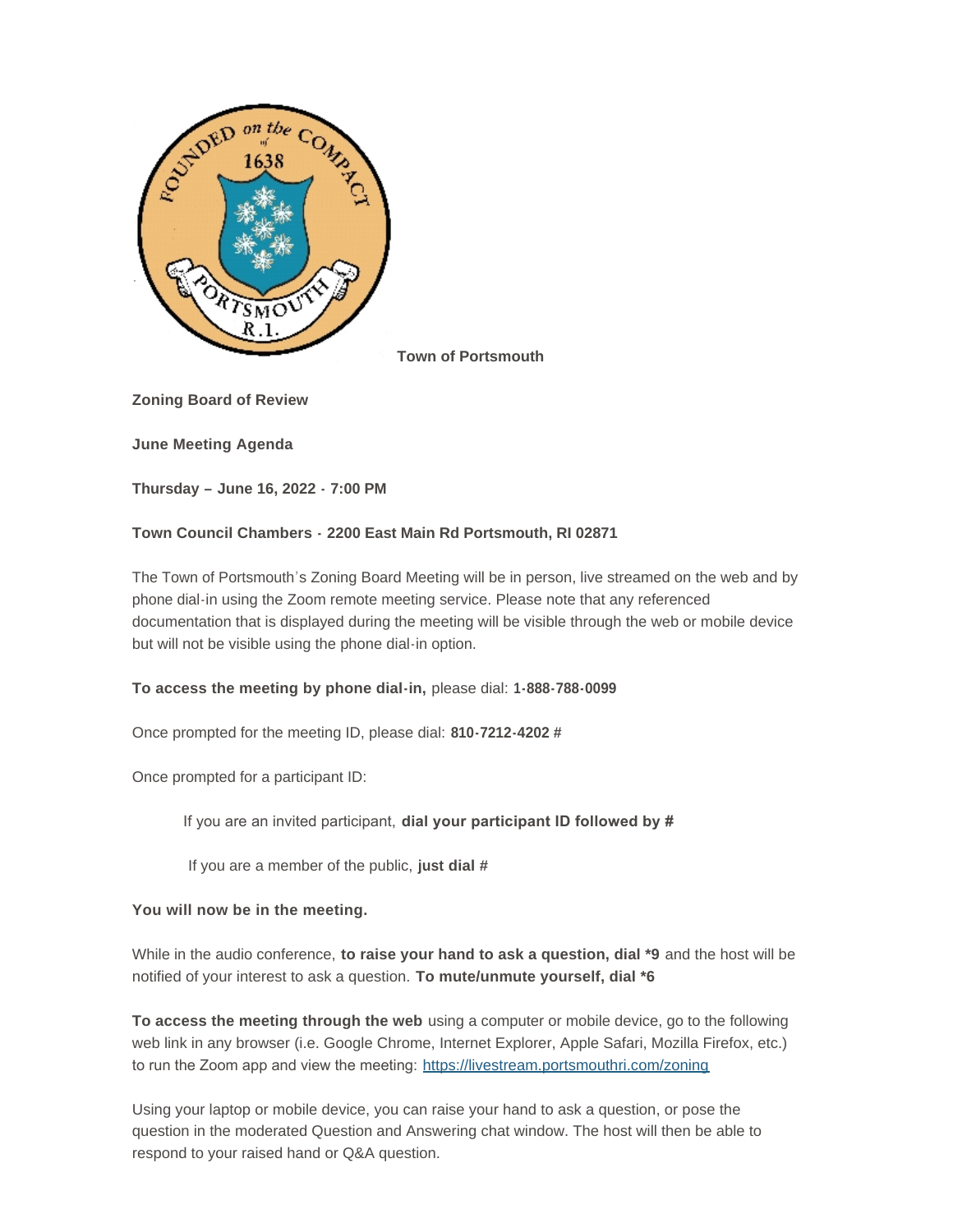To find further information on upcoming Zoning Board meetings, please visit the following website: <https://www.portsmouthri.com/232/Zoning-Board-of-Review>

- **ROLL CALL** I.
- **MINUTES** II.
- III. CHAIRMAN REPORT

### IV. ZBR BUSINESS

- IV.I. ZBR Business
	- 1. **External Communications – Discussion & Vote on allowing the continuation of remote access for public participation via the zoom platform based upon executive order 22-20.**

#### **OLD BUSINESS** V.

V.I. Old Business

(I-H) Aquidneck Country Club, Inc. (owners of lot 26-10) seek to amend a previously approved special use permit (2009) to develop twenty-two (22) single family dwellings and six (6) duplex units where the previously approved plan consisted of three (3) twelve (12) unit multifamily buildings on 0 Willow Ln (26-10) a vacant 6.4-acre parcel that is part of the Carnegie Development that also includes parcels identified as Tax Map 26 Lots 2, 2A, 2B, 2C, 2D, 3 & 4. The proposed amendment also includes the location of a stormwater detention area on 0 Brownell Ln. (22-3). The proposal also requests dimensional variances for front yard and building stories (Art. IV Sec. B) as well as distance between building, roadway width, number of units per building and parking and travelled way setbacks (Art. VII Sec. C.10) *60 Minutes\**

Documents:

[OB1 - 0 WILLOW LANE DRB ADVISORY OPINION.PDF](https://www.portsmouthri.gov/AgendaCenter/ViewFile/Item/9142?fileID=12144) [OB1 - 0 WILLOW LANE 28 UNIT DEVELOPMENT - STAFF REPORT.PDF](https://www.portsmouthri.gov/AgendaCenter/ViewFile/Item/9142?fileID=12145) [OB1 - 0 WILLOW LN\\_AQUIDNECK CLUB\\_26-10\\_CONTINUANCE REQUEST](https://www.portsmouthri.gov/AgendaCenter/ViewFile/Item/9142?fileID=12146)  EMAIL 03102022.PDF [OB1 - 0 WILLOW LN\\_AQUIDNECK CLUB\\_26-10\\_DOCS\\_MIDREZ.PDF](https://www.portsmouthri.gov/AgendaCenter/ViewFile/Item/9142?fileID=12147) [OB1 - 0 WILLOW LN\\_AQUIDNECK CLUB\\_26-10\\_PLANS\\_MIDREZ.PDF](https://www.portsmouthri.gov/AgendaCenter/ViewFile/Item/9142?fileID=12148) [OB1 - 0 WILLOW LN\\_AQUIDNECK CLUB\\_26-10\\_PRIORAPP.PDF](https://www.portsmouthri.gov/AgendaCenter/ViewFile/Item/9142?fileID=12149) [OB1 - 0 WILLOW LN\\_AQUIDNECK CLUB\\_26-10\\_PRIORPLAN.PDF](https://www.portsmouthri.gov/AgendaCenter/ViewFile/Item/9142?fileID=12150) [OB1 - 0 WILLOW LN\\_AQUIDNECK CLUB\\_26-10\\_RENDERINGS.PDF](https://www.portsmouthri.gov/AgendaCenter/ViewFile/Item/9142?fileID=12151) OB1 - 0 WILLOW LN\_AQUIDNECK CLUB\_26-10\_STORMWATER PLAN SHEET 1.PDF OB1 - 0 WILLOW LN\_AQUIDNECK CLUB\_26-10\_STORMWATER PLAN SHEET 2.PDF [OB1 - 0 WILLOW LN\\_AQUIDNECK CLUB\\_26-10\\_STORMWATER PLAN.PDF](https://www.portsmouthri.gov/AgendaCenter/ViewFile/Item/9142?fileID=12154) [OB1 - CHAPPELL MEMO.PDF](https://www.portsmouthri.gov/AgendaCenter/ViewFile/Item/9142?fileID=12155) [OB1 - MEMO ZBR AQUIDNECK COUNTRY CLUB 0 WILLOW LN MAP 26,](https://www.portsmouthri.gov/AgendaCenter/ViewFile/Item/9142?fileID=12156)  LOT 10 FINAL 4 12 22 REV.PDF [OB1 - MEMO ZBR AQUIDNECK COUNTRY CLUB 0 WILLOW LN MAP 26,](https://www.portsmouthri.gov/AgendaCenter/ViewFile/Item/9142?fileID=12157)  LOT 10 SUPP. 5 13 22.PDF

#### V.II. Old Business

(R-30) George & Marie Corey (owners) seek a dimensional variance for lot frontage (Art. IV, Sec. B) to reduce the frontage to 20 feet from 62 feet as part of an administrative subdivision located at 905 Wapping Rd. (66-8) *25 Minutes\**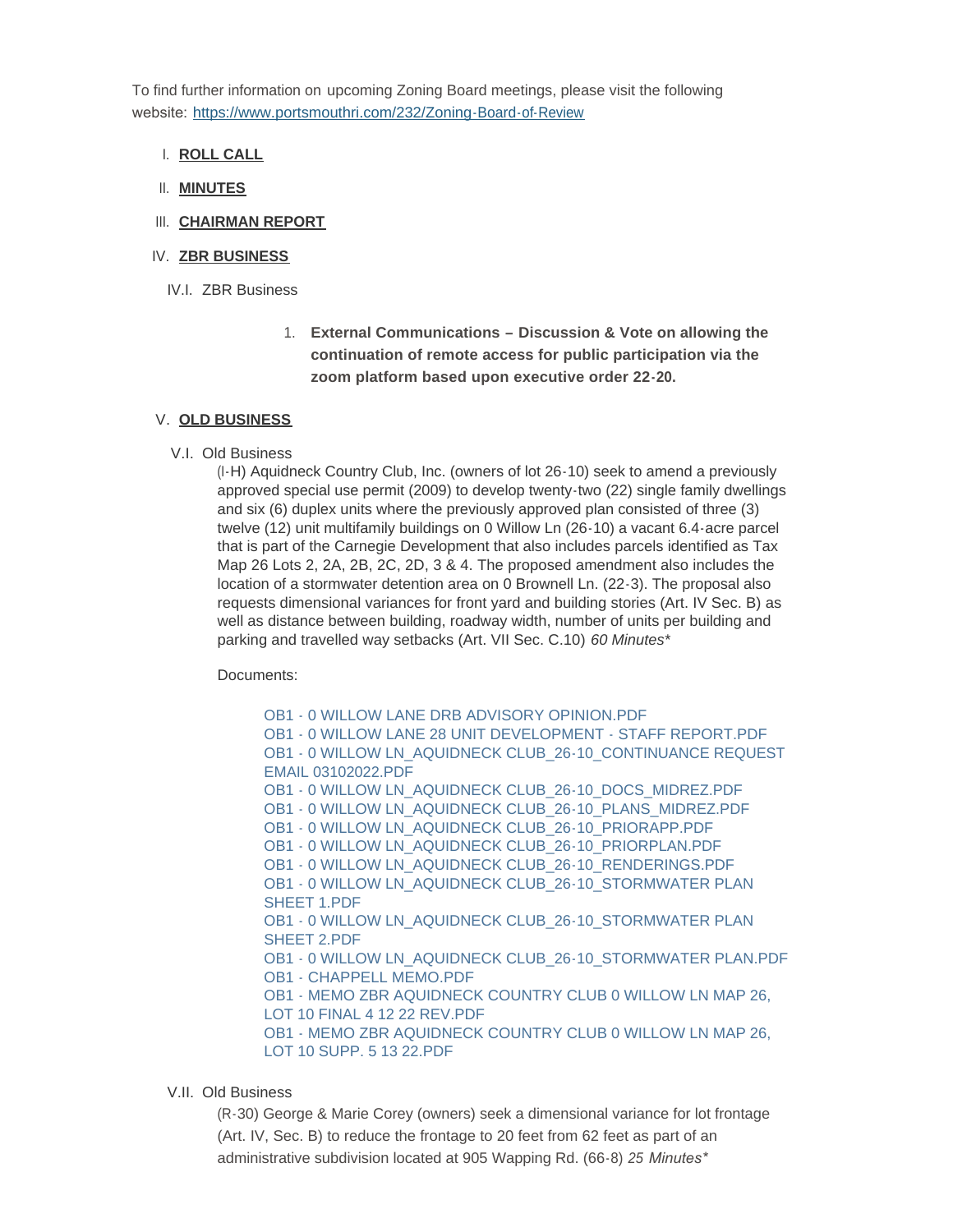Documents:

### [OB2 - 905 WAPPING RD - 66-8 APP DOCS.PDF](https://www.portsmouthri.gov/AgendaCenter/ViewFile/Item/9143?fileID=12158) [OB2 - 905 WAPPING RD - 66-8 SITE PLAN.PDF](https://www.portsmouthri.gov/AgendaCenter/ViewFile/Item/9143?fileID=12159)

#### V.III. Old Business

(C-1) 3302 East Main Road, LLC (owner) & Tesla c/o Dewberry Engineers seeks a modification to a previously approved special use permit for an auto fuel service station (Art. V Sec, F.1) and dimensional variance for side yard setback (Art. IV, Sec. B) to install electric vehicle charging stations located at 3302 East Main Rd. (24-1) *30 Minutes\**

Documents:

```
OB3 - 3302 EAST MAIN RD - PLAN SET.PDF
OB3 - 3302 EAST MAIN ROAD - SEPTEMBER 2009 ZBR DECISION.PDF
OB3 - 3302 EAST MAIN RD - APP DOCS.PDF
```
#### VI. <u>NEW BUSINESS</u>

#### VI.I. New Business

(R-30) Patrick Carberry & Lea Michaels (owners) seek a dimensional variance for side yard setbacks (Art. IV, Sec. B) construct a 200 sq ft storage shed located at 47 Elm St. (63-15-3) *10 Minutes\**

Documents:

### NB1 - [47 ELM ST.PDF](https://www.portsmouthri.gov/AgendaCenter/ViewFile/Item/9145?fileID=12163)

VI.II. New Business

St. Benedict in Portsmouth, RI (Applicant & Owner) for property located at 285 Cory's Lane; being Tax Assessor's Map 32 Lot 2 (Zoned Residential, R-60). The Applicant seeks a Special Use Permit under Chapter 405 of the Town Code; Zoning Ordinance; Article VII, Special Use Permits, Section A(1)(d). The Applicant is requesting to construct a new 8,000 s.f. student center on the site of an existing monastery and boarding school. 30 Minutes\*

Documents:

NB2 - [285 CORYS LANE STUDENT CENTER PART 2.PDF](https://www.portsmouthri.gov/AgendaCenter/ViewFile/Item/9146?fileID=12164) NB2 - [285 CORYS LANE STUDENT CENTER.PDF](https://www.portsmouthri.gov/AgendaCenter/ViewFile/Item/9146?fileID=12165) NB2 - [285 CORYS LANE WRITTEN DESCRIPTION OF STUDENT](https://www.portsmouthri.gov/AgendaCenter/ViewFile/Item/9146?fileID=12166)  CENTER.PDF NB2 - [285 CORYS LANE ORDER OF ST. BENEDICT IN PORTSMOUTH.PDF](https://www.portsmouthri.gov/AgendaCenter/ViewFile/Item/9146?fileID=12167)

#### VI.III. New Business

Raytheon Company (Applicant & Owner) for property located at 1847 West Main Road; being Tax Assessor's Map 50 Lot 1 (Zoned Heavy Industrial, I-H). The Applicant seeks a Special Use Permit under Chapter 405 of the Town Code; Zoning Ordinance; Article VII, Special Use Permits, Sections A(1)(h) and Section E, Antennas. The Applicant is seeking to construct a 100-foot self-supporting lattice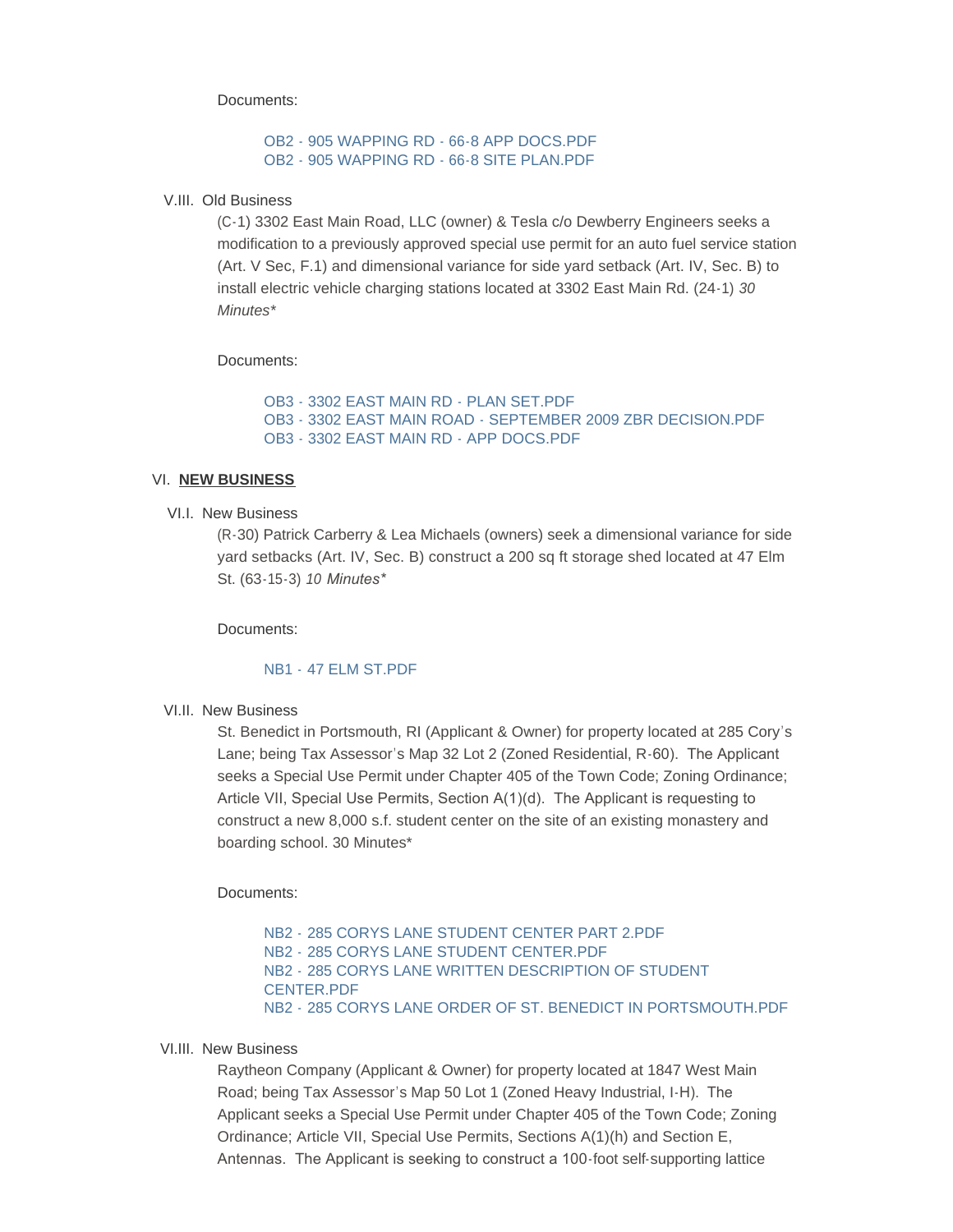communications tower, including a 5-foot top-mounted lightning rod. The proposed tower will be located in the northwest quadrant of the subject property. 30 Minutes\*

Documents:

# NB3 - 1847 WEST MAIN ROAD - RAYTHEON CO. PLANS PDE NB3 - 1847 WEST MAIN ROAD - [RAYTHEON CO. APPLICATION.PDF](https://www.portsmouthri.gov/AgendaCenter/ViewFile/Item/9147?fileID=12169)

### VI.IV. New Business

Rossana Casale and Frank Thurston (Applicant & Owner) seek a Dimensional Variance for rear yard setback (Article IV, Section B) and a Special Use Permit to construct a 840 s.f. single-family structure on a nonconforming lot of record (Article VI, Section A(4)) located at 0 Walnut Street; being Tax Assessor's Map 20 Lot 96A (Zoned Residential, R-10). 25 Minutes\*

Documents:

# NB4 - [0 WALNUT STREET CASALE APPLICATION.PDF](https://www.portsmouthri.gov/AgendaCenter/ViewFile/Item/9148?fileID=12170) NB4 - [0 WALNUT STREET CASALE PLANS.PDF](https://www.portsmouthri.gov/AgendaCenter/ViewFile/Item/9148?fileID=12171)

VI.V. New Business

John Krushnowski (Applicant & Owner) seeks Dimensional Variances for front yard setback and maximum percent lot coverage (Article IV, Section B) and a Special Use Permit to construct a new 28'x30' single-family structure on a nonconforming lot of record (Article VI, Section A(4)) located at 0 Berkley Avenue; being Tax Assessor's Map 3 Lot 31A (Zoned Residential, R-10). 20 Minutes\*

### Documents:

### NB5 - [0 BERKLEY AVENUE KRUSHNOWSKI.PDF](https://www.portsmouthri.gov/AgendaCenter/ViewFile/Item/9149?fileID=12172) NB5 - [0 BERKLEY AVENUE PLANS.PDF](https://www.portsmouthri.gov/AgendaCenter/ViewFile/Item/9149?fileID=12173)

### VI.VI. New Business

Brian and Martha Gomes (Applicant & Owner) request Dimensional Variances to allow for a new replacement 12'x16' shed outside of the rear yard (Article IV Sections B & C (5)) located at 9 Hicks Lane; being Tax Assessor's Map 18 Lot 108 (Zoned Residential, R-20). 10 Minutes\*

Documents:

# NB6 - [9 HICKS GOMES APPLICATION.PDF](https://www.portsmouthri.gov/AgendaCenter/ViewFile/Item/9150?fileID=12174) NB6 - [9 HICKS GOMES PLANS.PDF](https://www.portsmouthri.gov/AgendaCenter/ViewFile/Item/9150?fileID=12175)

### VI.VII. New Business

Jason DeCosta (Applicant & Owner) seeks a Dimensional Variance for side yard setback (Article IV, Section B) to build a new 744 s.f. single-family structure on a nonconforming lot of record where a former home had existed. The subject property is located at 221 Riverside Street; being Tax Assessor's Map 20 Lot 162 (Zoned Residential, R-10). 15 Minutes\*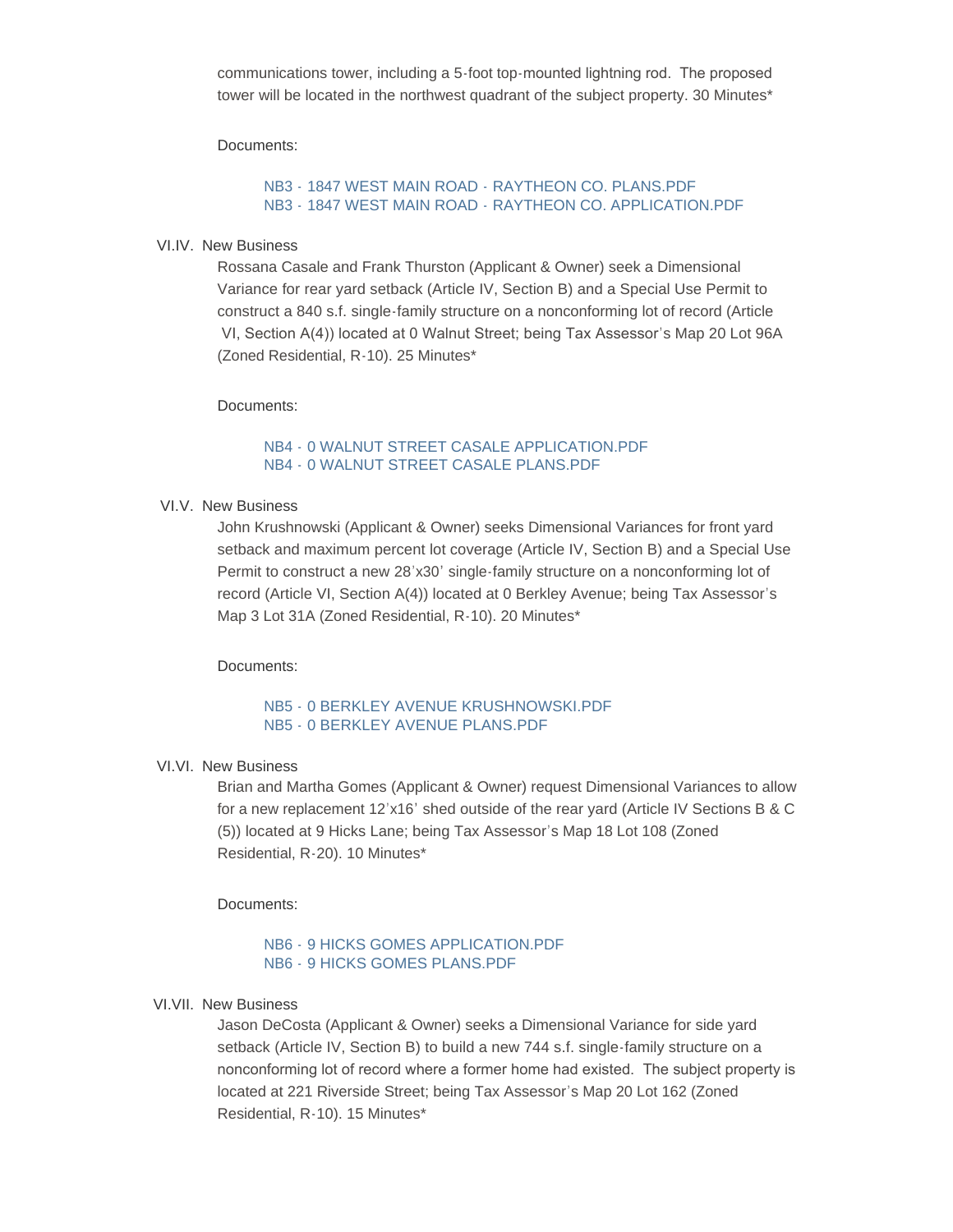#### Documents:

# NB7 - 221 RIVERSIDE STREET DECOSTA PDF

### VI.VIII. New Business

1. Robert Chartrand (Applicant & Owner) seek Dimensional Variances pertaining to the location of a storage shed (Article IV Sections B & C (5)) and a Special Use Permit (Article VII, Section A (1)(c)) to allow for a 12'x 38' modular accessory structure which will not comply with the required setback requirements on the nonconforming lot of record. The subject property is located 036 Alice Avenue on Prudence Island; being Tax Assessor's Map 77 Lot 101 (Zoned Residential, R-20). 20 Minutes\*

### Documents:

## NB8 - [036 ALICE AVENUE CHARTRAND.PDF](https://www.portsmouthri.gov/AgendaCenter/ViewFile/Item/9152?fileID=12178)

VI.IX. New Business

Andrew Johnson (Applicant & Owner) seeks a Special Use Permit to construct an attached garage and living space addition to the pre-existing non-conforming 3-family residential structure (Article VII, Section A(1)(d)). The subject property is located at 310 Old Mill Lane; being Tax Assessor's Map 68 Lot 3D (Zoned Residential, R-40). 10 Minutes\*

Documents:

# NB9 - [310 OLD MILL LANE APPLICATION.PDF](https://www.portsmouthri.gov/AgendaCenter/ViewFile/Item/9153?fileID=12179) NB9 - [310 OLD MILL LANE PLANS.PDF](https://www.portsmouthri.gov/AgendaCenter/ViewFile/Item/9153?fileID=12180)

### VI.X. New Business

Hope Enterprises, LLC (Applicant & Owner) seeks a Special Use Permit to convert a detached garage into a third bedroom on a nonconforming lot of record (Article VII, Section A (1)(d)) located at 2944 East Main Road; being Tax Assessor's Map 31 Lot 21 (Zoned Commercial, C-1). 15 Minutes\*

Documents:

# NB10 - [2944 EAST MAIN ROAD HOPE ENTERPRISES.PDF](https://www.portsmouthri.gov/AgendaCenter/ViewFile/Item/9154?fileID=12181)

### **ADJOURN** VII.

Respectfully submitted,

Jim Nott, Chairman

*\* Denotes estimated hearing length only*